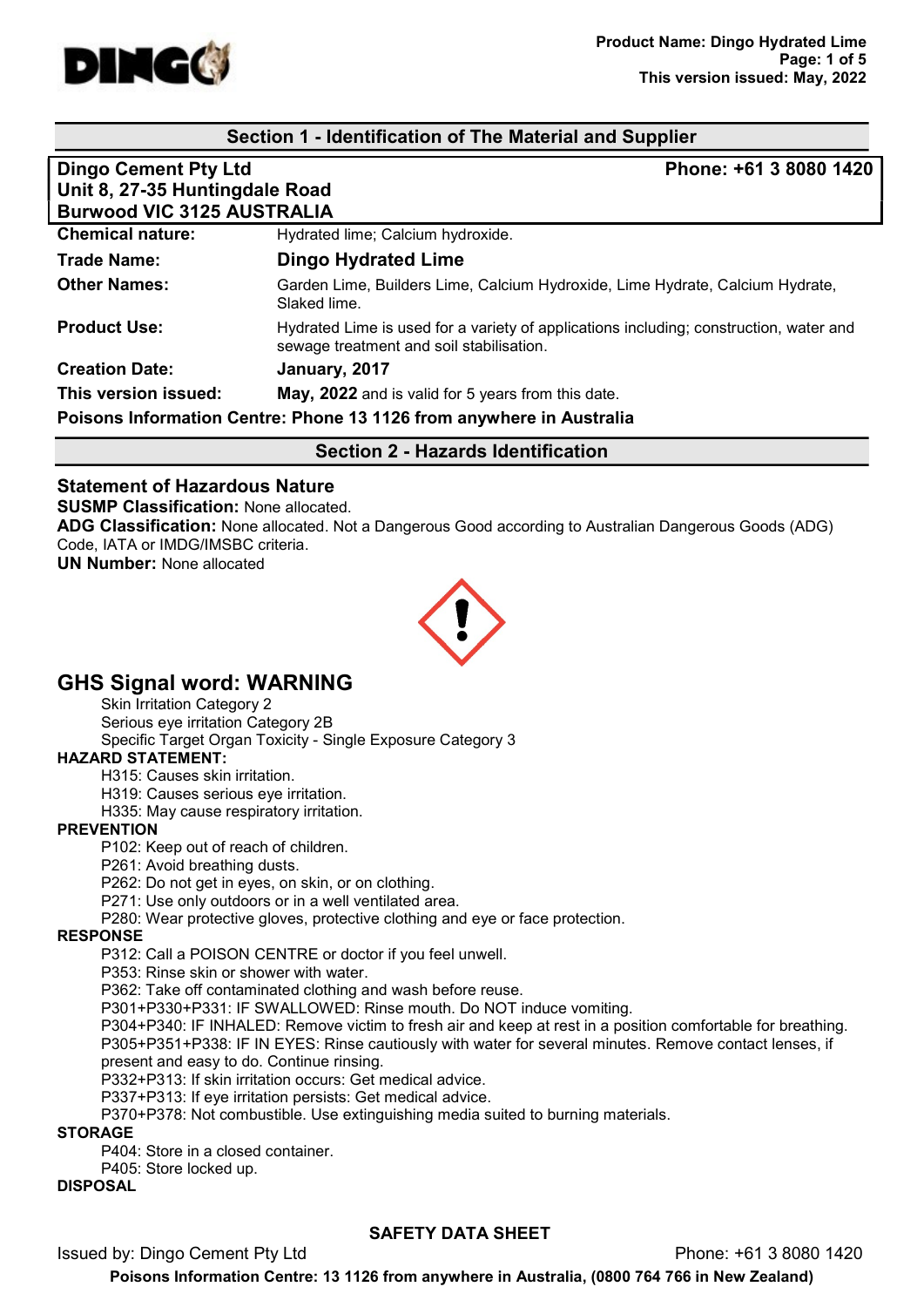

P501: If they can not be recycled, dispose of contents to an approved waste disposal plant and containers to landfill (see Section 13 of this SDS).

#### Emergency Overview

#### **Physical Description & Colour: White powdered solid.**

Odour: No odour.

Major Health Hazards: irritating to eyes, respiratory system and skin, irritating to respiratory system and skin.

| Section 3 - Composition/Information on Ingredients |               |           |              |                                |  |
|----------------------------------------------------|---------------|-----------|--------------|--------------------------------|--|
| Ingredients                                        | <b>CAS No</b> | $Conc.\%$ |              | TWA $(mg/m^3)$ STEL $(mg/m^3)$ |  |
| Calcium hydroxide                                  | 1305-62-0     | $90-95$   | $\mathbf{b}$ | not set                        |  |
| Other non hazardous ingredients                    | various       | to 100    | not set      | not set                        |  |

This is a commercial product whose exact ratio of components may vary slightly. Minor quantities of other non hazardous ingredients are also possible.

The SWA TWA exposure value is the average airborne concentration of a particular substance when calculated over a normal 8 hour working day for a 5 day working week. The STEL (Short Term Exposure Limit) is an exposure value that may be equalled (but should not be exceeded) for no longer than 15 minutes and should not be repeated more than 4 times per day. There should be at least 60 minutes between successive exposures at the STEL. The term "peak "is used when the TWA limit, because of the rapid action of the substance, should never be exceeded, even briefly.

#### Section 4 - First Aid Measures

#### General Information:

You should call The Poisons Information Centre if you feel that you may have been poisoned, burned or irritated by this product. The number is 13 1126 from anywhere in Australia (0800 764 766 in New Zealand) and is available at all times. Have this SDS with you when you call.

Inhalation: If irritation occurs, contact a Poisons Information Centre, or call a doctor. Remove source of contamination or move victim to fresh air. If breathing is difficult, oxygen may be beneficial if administered by trained personnel, preferably on a doctor's advice. In severe cases, symptoms of pulmonary oedema can be delayed up to 48 hours after exposure.

**Skin Contact:** Quickly and gently brush away excess particles. Wash gently and thoroughly with warm water (use non-abrasive soap if necessary) for 10-20 minutes or until product is removed. Under running water, remove contaminated clothing, shoes and leather goods (e.g. watchbands and belts) and completely decontaminate them before reuse or discard. If irritation persists, repeat flushing and seek medical attention.

Eye Contact: Quickly and gently brush particles from eyes. Immediately flush the contaminated eye(s) with lukewarm, gently flowing water for 15 minutes or until the product is removed, while holding the eyelid(s) open. Take care not to rinse contaminated water into the unaffected eye or onto the face. Obtain medical attention immediately. Take special care if exposed person is wearing contact lenses.

**Ingestion:** If swallowed, do NOT induce vomiting. Wash mouth with water and contact a Poisons Information Centre, or call a doctor.

# Section 5 - Fire Fighting Measures

Fire and Explosion Hazards: The major hazard in fires is usually inhalation of heated and toxic or oxygen deficient (or both), fire gases. There is no risk of an explosion from this product under normal circumstances if it is involved in a fire.

Fire decomposition products from this product are likely to be irritating if inhaled.

Extinguishing Media: Not combustible. Use extinguishing media suited to burning materials.

Fire Fighting: If a significant quantity of this product is involved in a fire, call the fire brigade.

Flammability Class: Combustible solid.

# Section 6 - Accidental Release Measures

Accidental release: In the event of a major spill, prevent spillage from entering drains or water courses. Wear full protective clothing including eye/face protection. All skin areas should be covered. See below under Personal Protection regarding Australian Standards relating to personal protective equipment. Suitable materials for protective clothing include rubber, PVC, Viton. Eye/face protective equipment should comprise as a minimum, protective glasses and, preferably, goggles. If there is a significant chance that dusts are likely to build up in cleanup area, we recommend that you use a suitable dust mask.

Stop leak if safe to do so, and contain spill. Sweep up and shovel or collect recoverable product into labelled containers for recycling or salvage, and dispose of promptly. Consider vacuuming if appropriate. Recycle containers

#### SAFETY DATA SHEET

Issued by: Dingo Cement Pty Ltd Phone: +61 3 8080 1420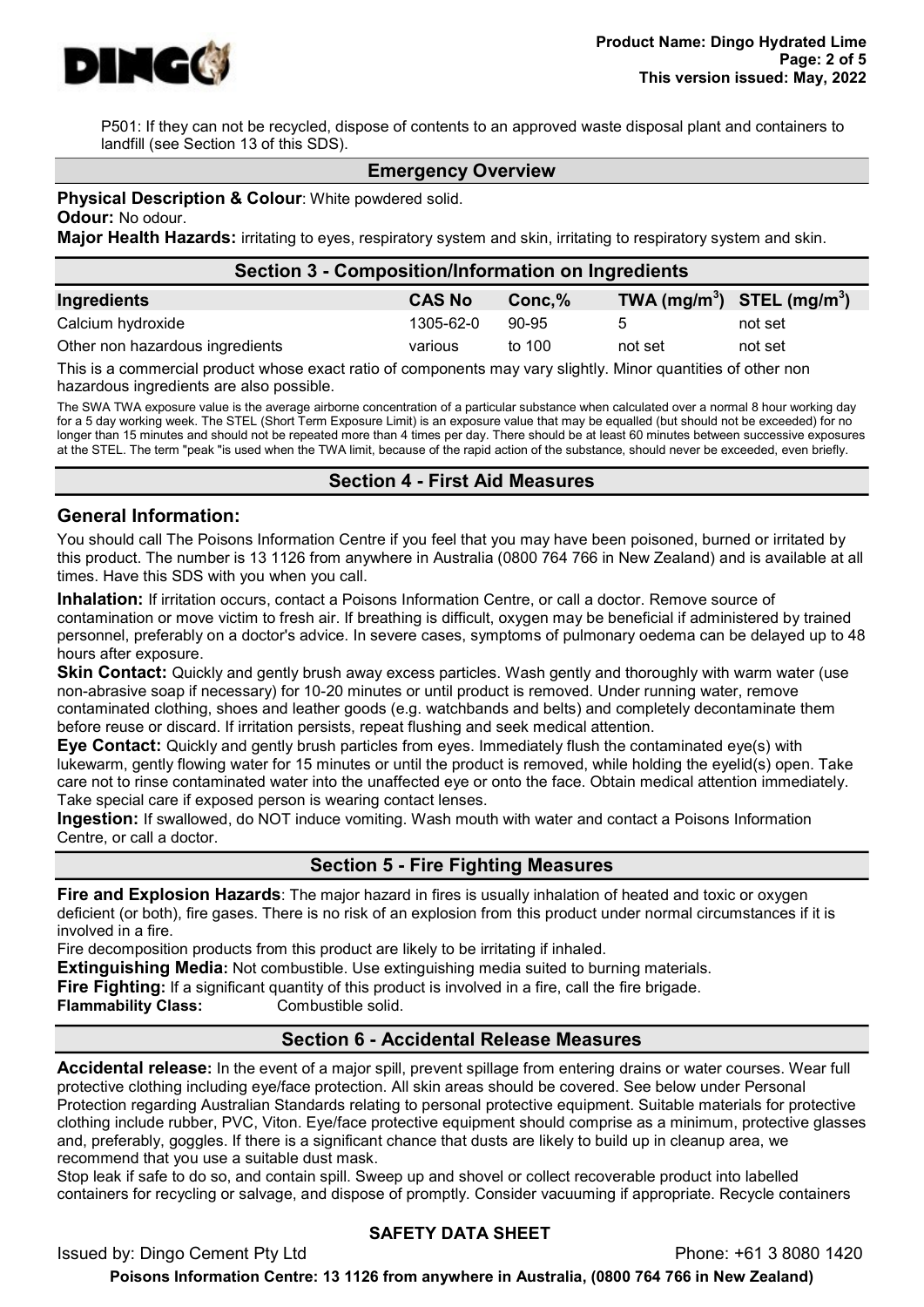

wherever possible after careful cleaning. After spills, wash area preventing runoff from entering drains. If a significant quantity of material enters drains, advise emergency services. Contaminated area may be neutralised by washing with weak or dilute acid. Vinegar, citrus juice and most soft drinks may be suitable. This material may be suitable for approved landfill. Ensure legality of disposal by consulting regulations prior to disposal. Thoroughly launder protective clothing before storage or re-use. Advise laundry of nature of contamination when sending contaminated clothing to laundry.

# Section 7 - Handling and Storage

Handling: Keep exposure to this product to a minimum, and minimise the quantities kept in work areas. Check Section 8 of this SDS for details of personal protective measures, and make sure that those measures are followed. The measures detailed below under "Storage" should be followed during handling in order to minimise risks to persons using the product in the workplace. Also, avoid contact or contamination of product with incompatible materials listed in Section 10.

Storage: Make sure that containers of this product are kept tightly closed. Make sure that the product does not come into contact with substances listed under "Incompatibilities" in Section 10. Check packaging - there may be further storage instructions on the label.

# Section 8 - Exposure Controls and Personal Protection

The following Australian Standards will provide general advice regarding safety clothing and equipment: Respiratory equipment: AS/NZS 1715, Protective Gloves: AS 2161, Occupational Protective Clothing: AS/NZS 4501 set 2008, Industrial Eye Protection: AS1336 and AS/NZS 1337, Occupational Protective Footwear: AS/NZS2210.

| <b>SWA Exposure Limits</b> | TWA ( $mg/m3$ ) | STEL (mg/m <sup>3</sup> ) |
|----------------------------|-----------------|---------------------------|
| Calcium hydroxide          |                 | not set                   |

No special equipment is usually needed when occasionally handling small quantities. The following instructions are for bulk handling or where regular exposure in an occupational setting occurs without proper containment systems. Ventilation: This product should only be used in a well ventilated area. If natural ventilation is inadequate, use of a

#### fan is suggested.

**Eye Protection:** Protective glasses or goggles should be worn when this product is being used. Failure to protect your eyes may cause them harm. Emergency eye wash facilities are also recommended in an area close to where this product is being used.

Skin Protection: Prevent skin contact by wearing impervious gloves, clothes and, preferably, apron. Make sure that all skin areas are covered. See below for suitable material types.

Protective Material Types: We suggest that protective clothing be made from the following materials: rubber, PVC, Viton.

Respirator: If there is a significant chance that dusts are likely to build up in the area where this product is being used, we recommend that you use a suitable dust mask.

Eyebaths or eyewash stations and safety deluge showers should, if practical, be provided near to where this product is being handled commercially.

#### Section 9 - Physical and Chemical Properties:

Physical Description & colour: White powdered solid. Odour: No odour. **Boiling Point:** Not applicable. Flash point: Combustible solid. Upper Flammability Limit: Does not burn. Lower Flammability Limit: Does not burn. Autoignition temperature: Does not burn. Freezing/Melting Point: Decomposes about 580°C Volatiles: Water component. Vapour Pressure: No data. Vapour Density: Not applicable. Specific Gravity: 2.4-2.8 Water Solubility: About 1.6g/L at 20°C **pH:** About 12 **Volatility:** No data. **Odour Threshold:** No data. **Evaporation Rate:** Not applicable.

#### SAFETY DATA SHEET

Issued by: Dingo Cement Pty Ltd **Phone: +61 3 8080 1420**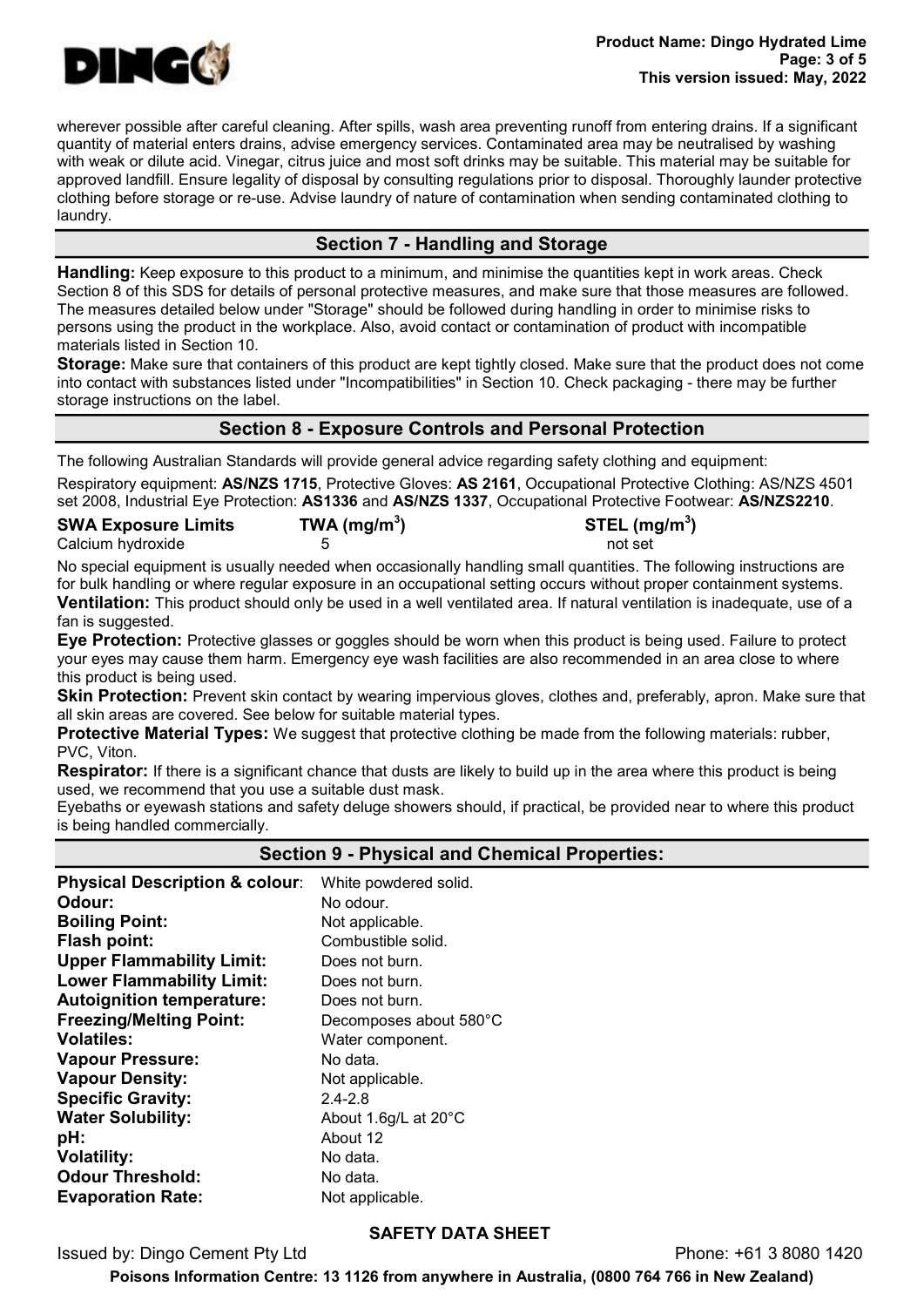

#### Coeff Oil/water Distribution: No data Particle Characteristics: Powder. Autoianition temp: Does not burn.

# Section 10 - Stability and Reactivity

Reactivity: This product is unlikely to react or decompose under normal storage conditions. However, if you have any doubts, contact the supplier for advice on shelf life properties.

Conditions to Avoid: Keep containers tightly closed.

Incompatibilities: acids.

Fire Decomposition: Combustion forms water. Calcium oxide.

Polymerisation: This product will not undergo polymerisation reactions.

# Section 11 - Toxicological Information

# Local Effects:

**Target Organs:** There is no data to hand indicating any particular target organs.

#### Classification of Hazardous Ingredients

**Ingredient Lack Codes Health Hazard Statement Codes** 

Calcium hydroxide H315, H318

- Skin irritation category 2
- Eye damage category 1

# Potential Health Effects

## Inhalation:

Short Term Exposure: This product is an inhalation irritant. Symptoms may include headache, irritation of nose and throat and increased secretion of mucous in the nose and throat. Other symptoms may also become evident, but they should disappear after exposure has ceased if treatment is prompt.

**Long Term Exposure:** No data for health effects associated with long term inhalation.

# Skin Contact:

Short Term Exposure: This product is a skin irritant. Symptoms may include itchiness and reddening of contacted skin. Other symptoms may also become evident, but if treated promptly, all should disappear once exposure has ceased.

Long Term Exposure: No data for health effects associated with long term skin exposure.

# Eye Contact:

**Short Term Exposure:** This product is an eye irritant. Symptoms may include stinging and reddening of eyes and watering which may become copious. Other symptoms may also become evident. If exposure is brief, symptoms should disappear once exposure has ceased. However, lengthy exposure or delayed treatment may cause permanent damage.

Long Term Exposure: No data for health effects associated with long term eye exposure.

#### Ingestion:

**Short Term Exposure:** Significant oral exposure is considered to be unlikely. However, this product is an oral irritant. Symptoms may include burning sensation and reddening of skin in mouth and throat. Other symptoms may also become evident, but all should disappear once exposure has ceased.

Long Term Exposure: No data for health effects associated with long term ingestion.

# Carcinogen Status:

SWA: No significant ingredient is classified as carcinogenic by SWA.

NTP: No significant ingredient is classified as carcinogenic by NTP.

IARC: No significant ingredient is classified as carcinogenic by IARC.

# Section 12 - Ecological Information

This product is unlikely to adversely effect the environment. Salts, acids and bases are typically diluted and neutralised when released to the environment in small quantities.

# SAFETY DATA SHEET

Issued by: Dingo Cement Pty Ltd Phone: +61 3 8080 1420